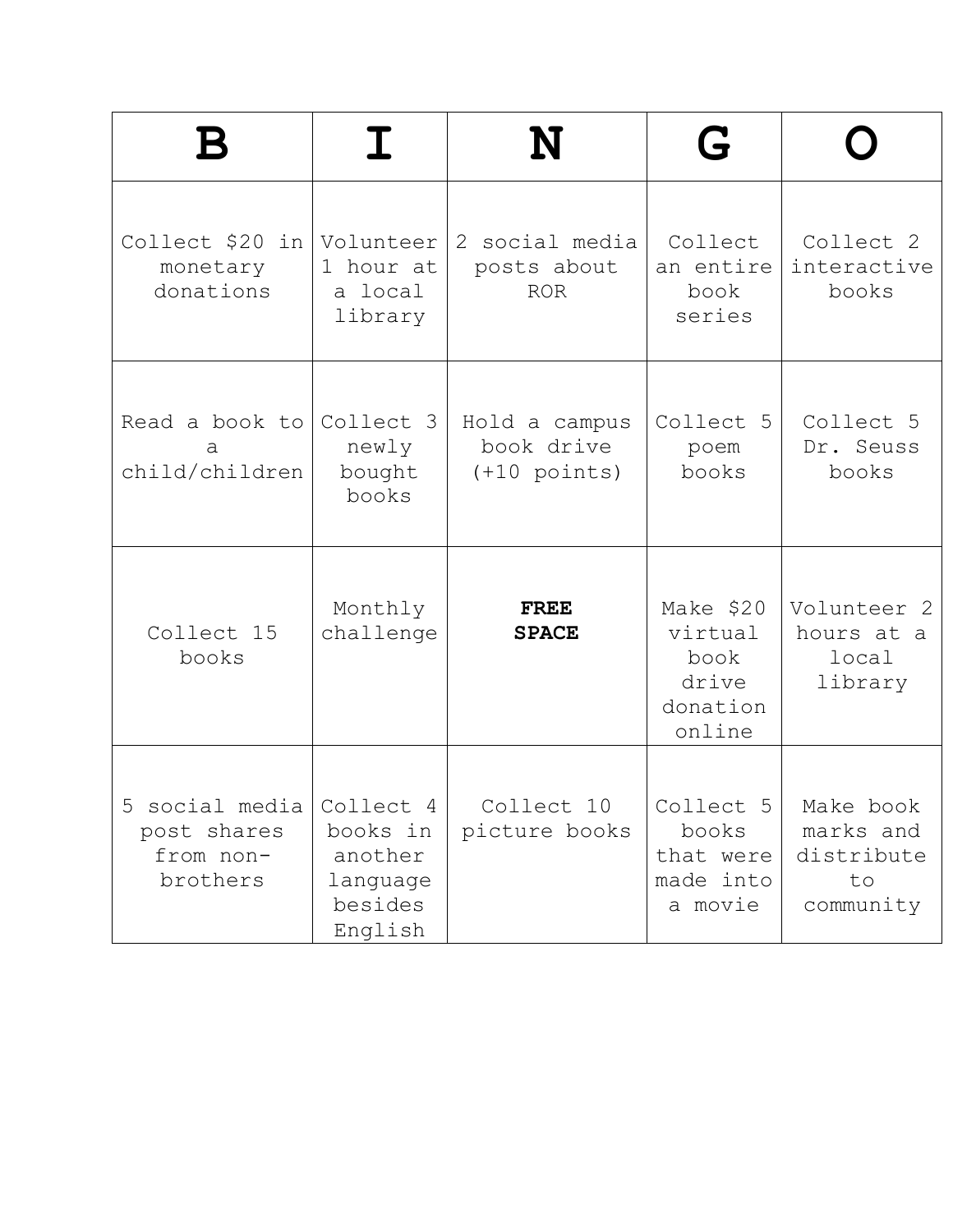| Collect 3 I-<br>spy books                | 2 social<br>media<br>posts<br>about the<br>benefits<br>of<br>reading | Receive a<br>donation from<br>a local<br>business | Collect<br>25 books                         | Collect \$10<br>in monetary<br>donations                 |
|------------------------------------------|----------------------------------------------------------------------|---------------------------------------------------|---------------------------------------------|----------------------------------------------------------|
|                                          |                                                                      |                                                   | G                                           |                                                          |
| Collect \$20 in<br>monetary<br>donations | Volunteer<br>1 hour at<br>a local<br>library                         | Collect <sub>2</sub><br>interactive<br>books      | Collect<br>an entire<br>book<br>series      | 2 social<br>media posts<br>about ROR                     |
| Collect 10<br>picture books              | Collect 3<br>newly<br>bought<br>books                                | Hold a campus<br>book drive<br>$(+10$ points)     | Collect<br>\$10 in<br>monetary<br>donations | Collect 5<br>Dr. Seuss<br>books                          |
| Collect 15<br>books                      | 5 social<br>media<br>post<br>shares<br>from non-<br>brothers         | <b>FREE</b><br><b>SPACE</b>                       | Collect 5<br>poem<br>books                  | Volunteer <sub>2</sub><br>hours at a<br>local<br>library |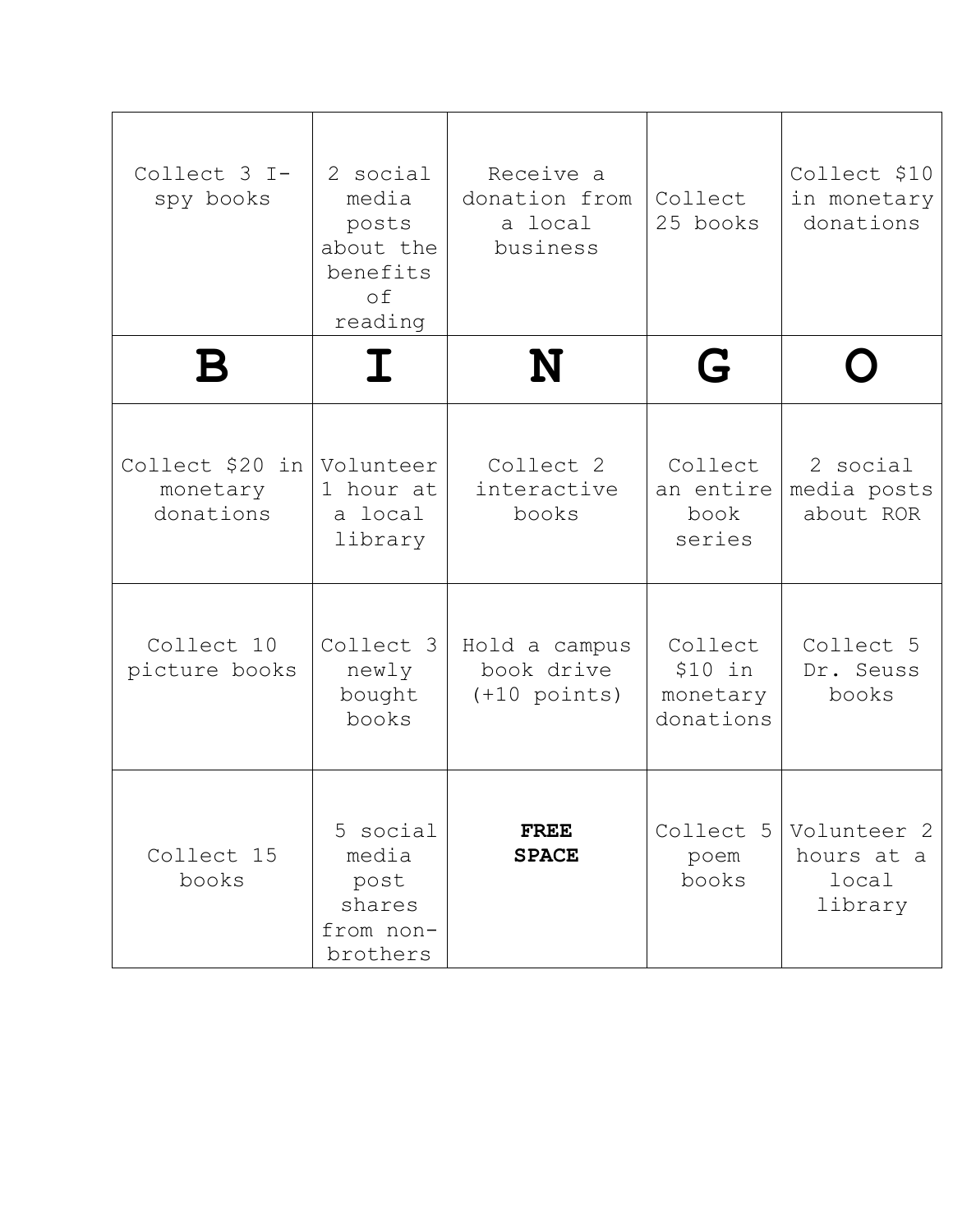| Collect 3 I-<br>spy books                                        | Collect 4<br>books in<br>another<br>language                         | Read a book to<br>a<br>child/children                | Collect 5<br>books<br>that were<br>made into | Receive a<br>donation<br>from a<br>local |
|------------------------------------------------------------------|----------------------------------------------------------------------|------------------------------------------------------|----------------------------------------------|------------------------------------------|
|                                                                  | besides<br>English                                                   |                                                      | a movie                                      | business                                 |
| Monthly<br>challenge                                             | 2 social<br>media<br>posts<br>about the<br>benefits<br>of<br>reading | Make book<br>marks and<br>distribute to<br>community | Collect<br>25 books                          | Collect 3<br>award-<br>winning<br>books  |
|                                                                  |                                                                      |                                                      |                                              |                                          |
|                                                                  |                                                                      |                                                      | G                                            |                                          |
| Donate $item(s)$<br>to create a<br>literacy-rich<br>waiting room | Volunteer<br>1 hour at<br>a local<br>library                         | Collect 2<br>interactive<br>books                    | Collect<br>an entire<br>book<br>series       | 2 social<br>media posts<br>about ROR     |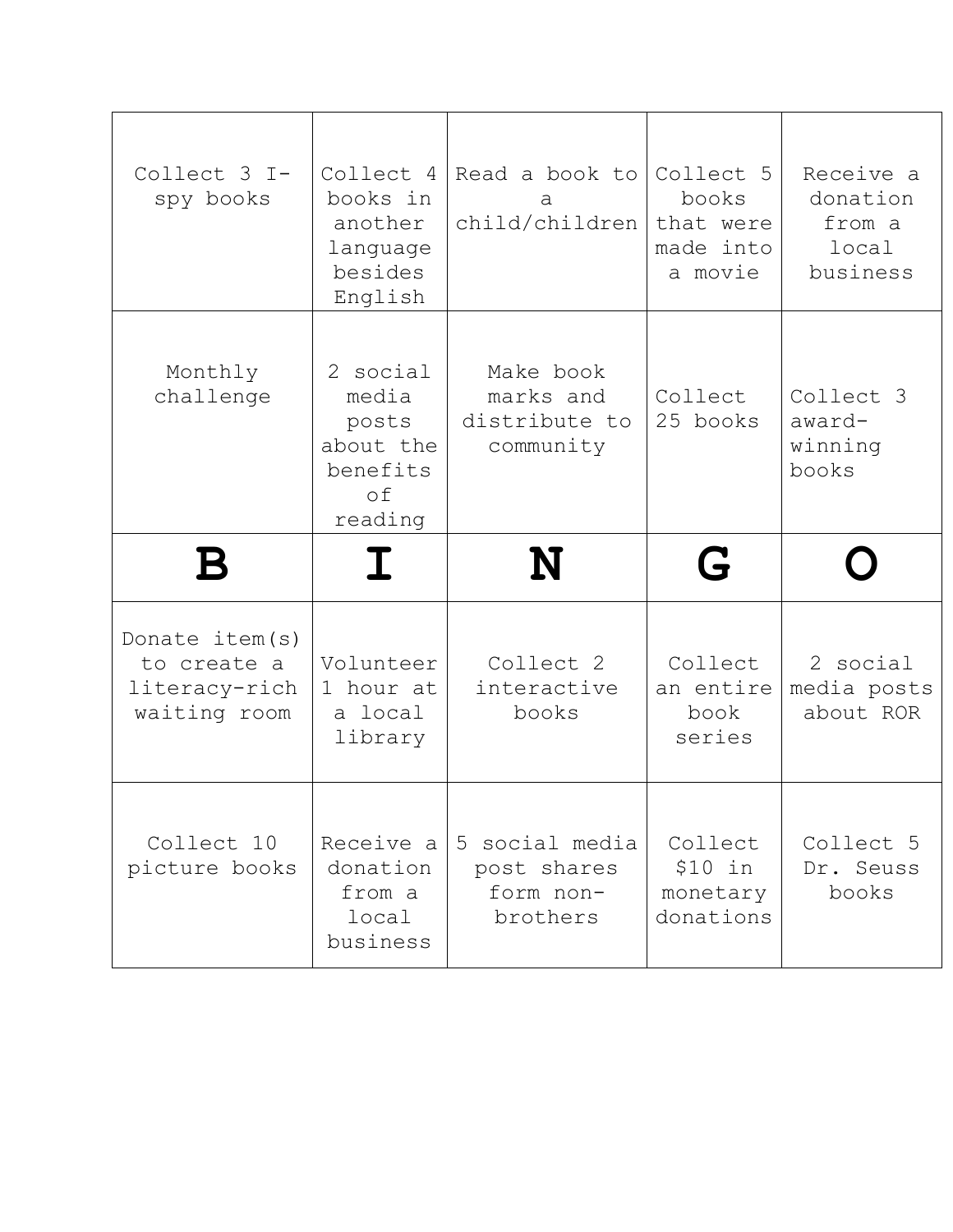| Collect 15<br>books                                  | Collect<br>3 newly<br>bought<br>books                                | <b>FREE</b><br><b>SPACE</b>                          | Collect 5<br>poem<br>books                              | Volunteer 2<br>hours at a<br>local<br>library        |
|------------------------------------------------------|----------------------------------------------------------------------|------------------------------------------------------|---------------------------------------------------------|------------------------------------------------------|
| Collect 3<br>award-winning<br>books                  | Collect 4<br>books in<br>another<br>language<br>besides<br>English   | Read a book to<br>a<br>child/children                | Collect 5<br>books<br>that were<br>made into<br>a movie | Hold a<br>campus book<br>drive<br>$(+10)$<br>points) |
| Monthly<br>challenge                                 | 2 social<br>media<br>posts<br>about the<br>benefits<br>оf<br>reading | Make book<br>marks and<br>distribute to<br>community | Collect<br>25 books                                     | Collect \$20<br>in monetary<br>donations             |
|                                                      |                                                                      |                                                      |                                                         |                                                      |
| Make book<br>marks and<br>distribute to<br>community | Collect<br>an entire<br>book<br>series                               | Collect 2<br>interactive<br>books                    | Receive a<br>donation<br>from a<br>local<br>business    | 2 social<br>media posts<br>about ROR                 |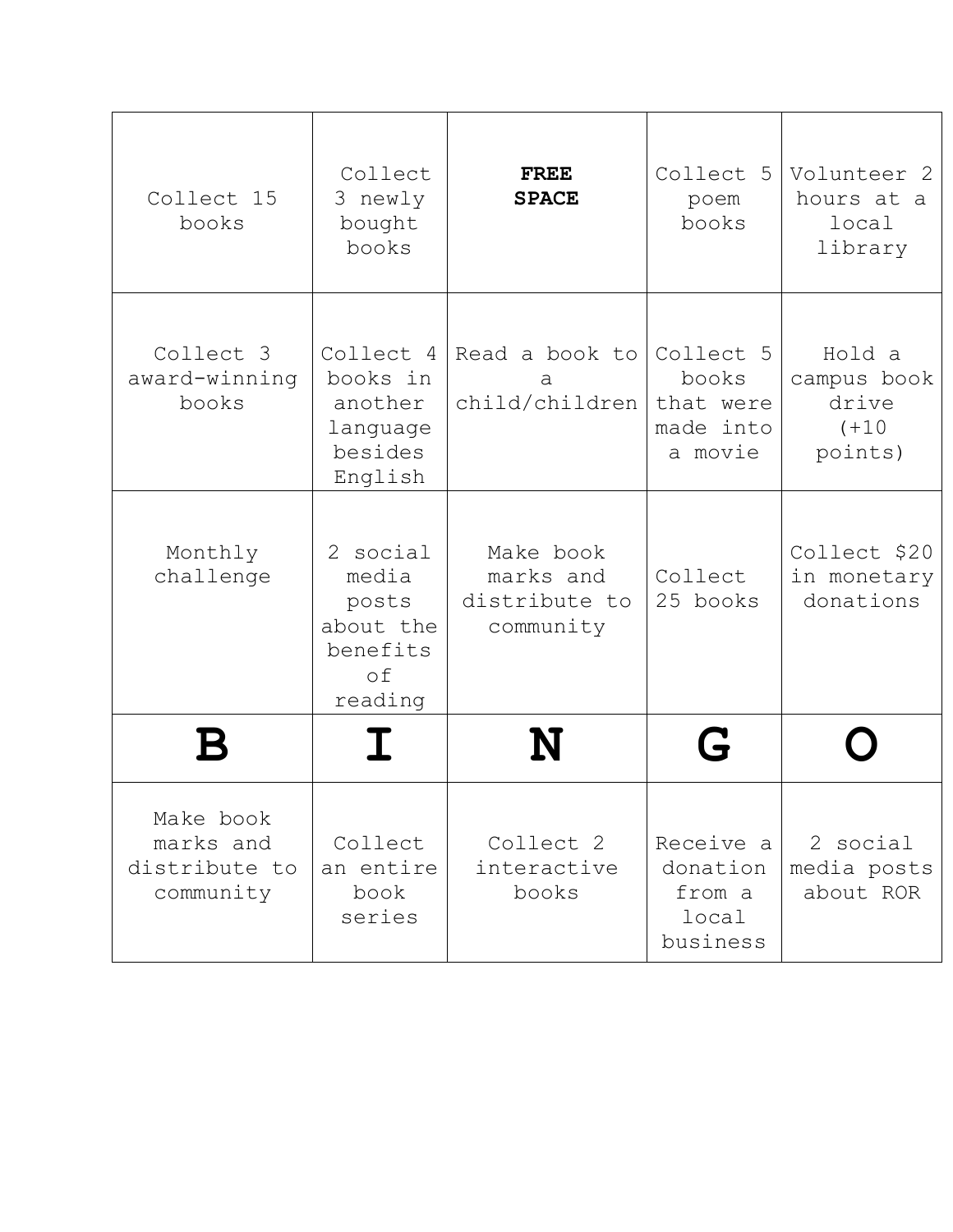| 5 social media<br>post shares<br>from non-<br>brothers | Volunteer<br>1 hour at<br>a local<br>library                         | Read a book to<br>а<br>child/children                          | Collect<br>$$10$ in<br>monetary<br>donations                       | Collect 3<br>newly<br>bought<br>books                   |
|--------------------------------------------------------|----------------------------------------------------------------------|----------------------------------------------------------------|--------------------------------------------------------------------|---------------------------------------------------------|
| Collect 15<br>books                                    | Collect<br>5 Dr.<br>Seuss<br>books                                   | <b>FREE</b><br><b>SPACE</b>                                    | Monthly<br>challenge                                               | Volunteer 2<br>hours at a<br>local<br>library           |
| Collect 3<br>award-winning<br>books                    | Collect<br>\$20 in<br>monetary<br>donations                          | Collect 10<br>picture books                                    | Collect 4<br>books in<br>another<br>language<br>besides<br>English | Hold a<br>campus book<br>drive<br>$(+10)$<br>points)    |
| Collect 5 poem<br>books                                | 2 social<br>media<br>posts<br>about the<br>benefits<br>of<br>reading | Donate item(s)<br>to create a<br>literacy-rich<br>waiting room | Collect<br>25 books                                                | Collect 5<br>books that<br>were made<br>into a<br>movie |
| B                                                      |                                                                      | N                                                              | G                                                                  |                                                         |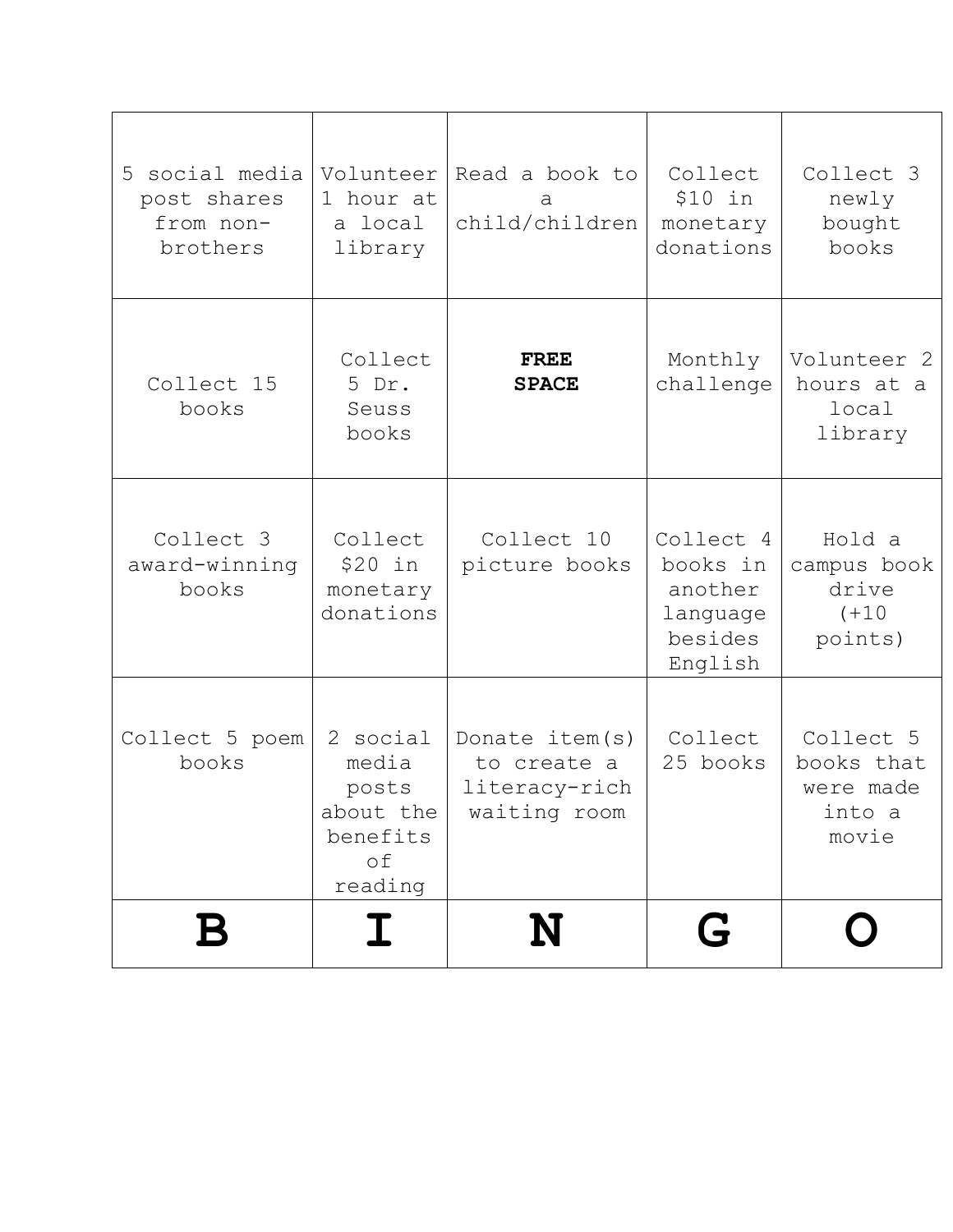| Make book<br>marks and<br>distribute to<br>community            | Collect 5<br>poem<br>books                                           | Collect 2<br>interactive<br>books                      | 2 social<br>media<br>posts<br>about ROR                            | Receive a<br>donation<br>from a<br>local<br>business     |
|-----------------------------------------------------------------|----------------------------------------------------------------------|--------------------------------------------------------|--------------------------------------------------------------------|----------------------------------------------------------|
| Donate item (s)<br>to create a<br>literacy-rich<br>waiting room | Collect<br>10<br>picture<br>books                                    | 5 social media<br>post shares<br>from non-<br>brothers | Collect<br>$$10$ in<br>monetary<br>donations                       | Collect 3<br>newly<br>bought<br>books                    |
| Collect 15<br>books                                             | Collect<br>5 Dr.<br>Seuss<br>books                                   | <b>FREE</b><br><b>SPACE</b>                            | Hold a<br>campus<br>book<br>drive<br>$(+10)$<br>points)            | Volunteer <sub>2</sub><br>hours at a<br>local<br>library |
| Collect 3<br>award-winning<br>books                             | Volunteer<br>1 hour at<br>a local<br>library                         | Collect \$20 in<br>monetary<br>donations               | Collect 4<br>books in<br>another<br>language<br>besides<br>English | Monthly<br>challenge                                     |
| Collect an<br>entire book<br>series                             | 2 social<br>media<br>posts<br>about the<br>benefits<br>оf<br>reading | Read a book to<br>а<br>child/children                  | Collect<br>25 books                                                | Collect 5<br>books that<br>were made<br>into a<br>movie  |